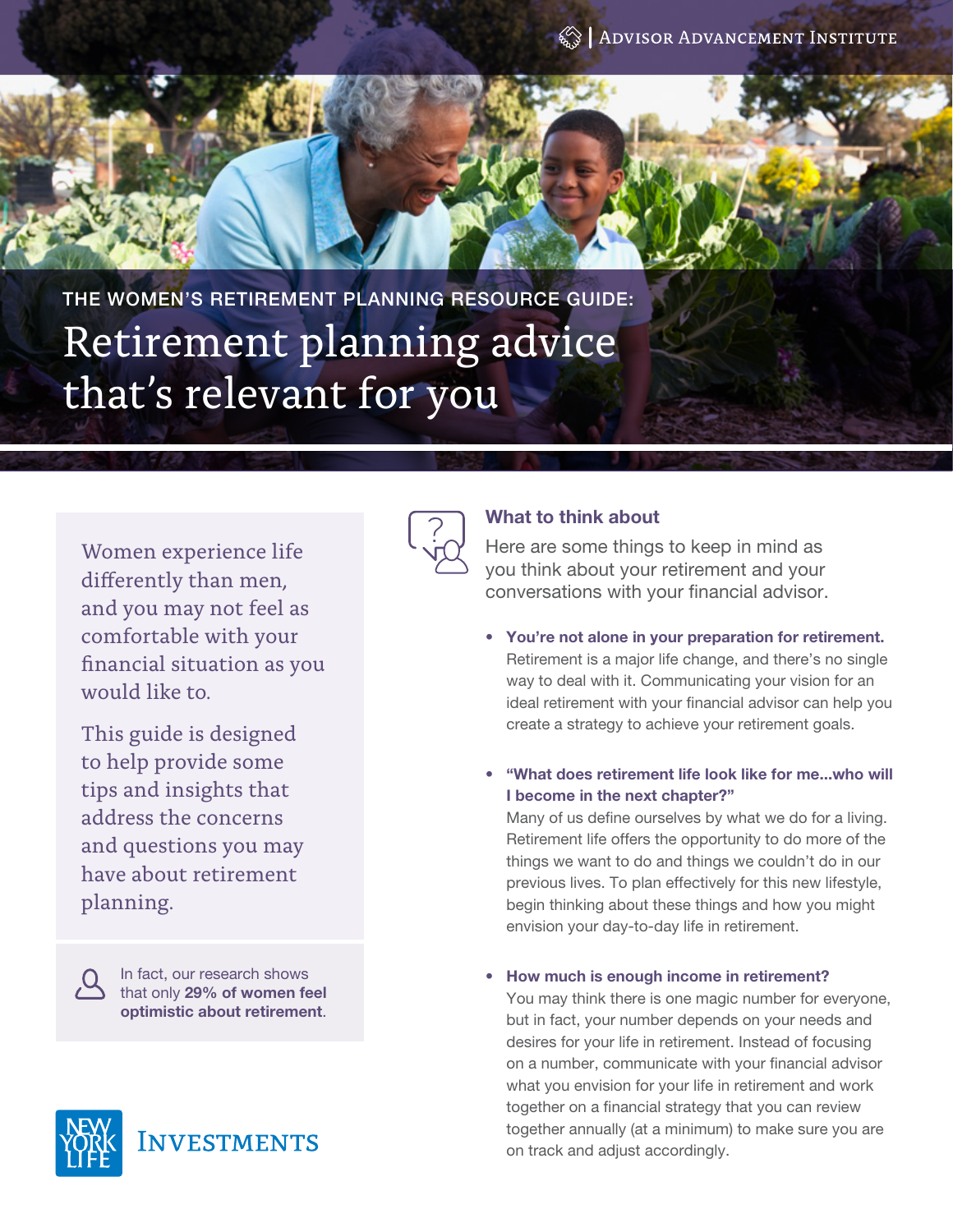- Investment and financial products can be confusing. It's important for you to understand the various investing terms and products you're encountering and considering as you set your retirement goals. Ask for more explanations or additional resources around items you want further clarity on.
- "I'm not sure I'll ever be able to retire."

Many factors can affect your retirement preparedness, and there are some you can't control, such as market volatility and the economy. But you can manage competing financial priorities, such as paying down debt and caring for loved ones. Be sure to voice any concerns so you get the guidance that points you in the right direction.

## • Consider current and future healthcare costs.

We all know healthcare costs can change as we get older. We also know women live longer than men, and with that comes potential additional health concerns that may impact future assisted living situations. Understanding and sharing these concerns with your financial advisor will help you plan and prepare for these uncertain times.

## • Consider the need for balance.

Studies show that finding the right balance between your physical self, financial self, and emotional self will not only improve your overall state of mind and outlook, but also give you a sense of positivity about your concerns as you look to your life in retirement.



# Health, Wealth, and Self: The Triad of Women's Financial Wellness

Our research shows there are three primary factors that play into women's overall attitudes about retirement planning: health, wealth, and self. Below is some helpful guidance on these three factors.

# **Health**

# Set regular goals for physical activity; use health and fitness apps to help.

Even 20 minutes of exercise a day is better than no exercise. Making exercise a lifelong habit will benefit your heart and help control your weight and stress levels. Many of today's health and fitness apps can help you monitor and motivate your progress.

# Don't cheat yourself out of sleep.

Even in our most frenzied times, it's important to get enough sleep. It will help you manage stress and maintain good performance in your daily activities.

# Stay up to date with regular examinations and screenings.

By staying current with routine health checks, you'll increase the chances of early detection of potential issues.

# Establish good, sensible nutrition habits.

Overindulgence and crash dieting are both bad for you. It's important to establish healthy, sustainable eating habits that favor nutritious food and plenty of fruits and vegetables.

# Jot down the things you're doing to stay healthy or the things you'd like to improve in this area.

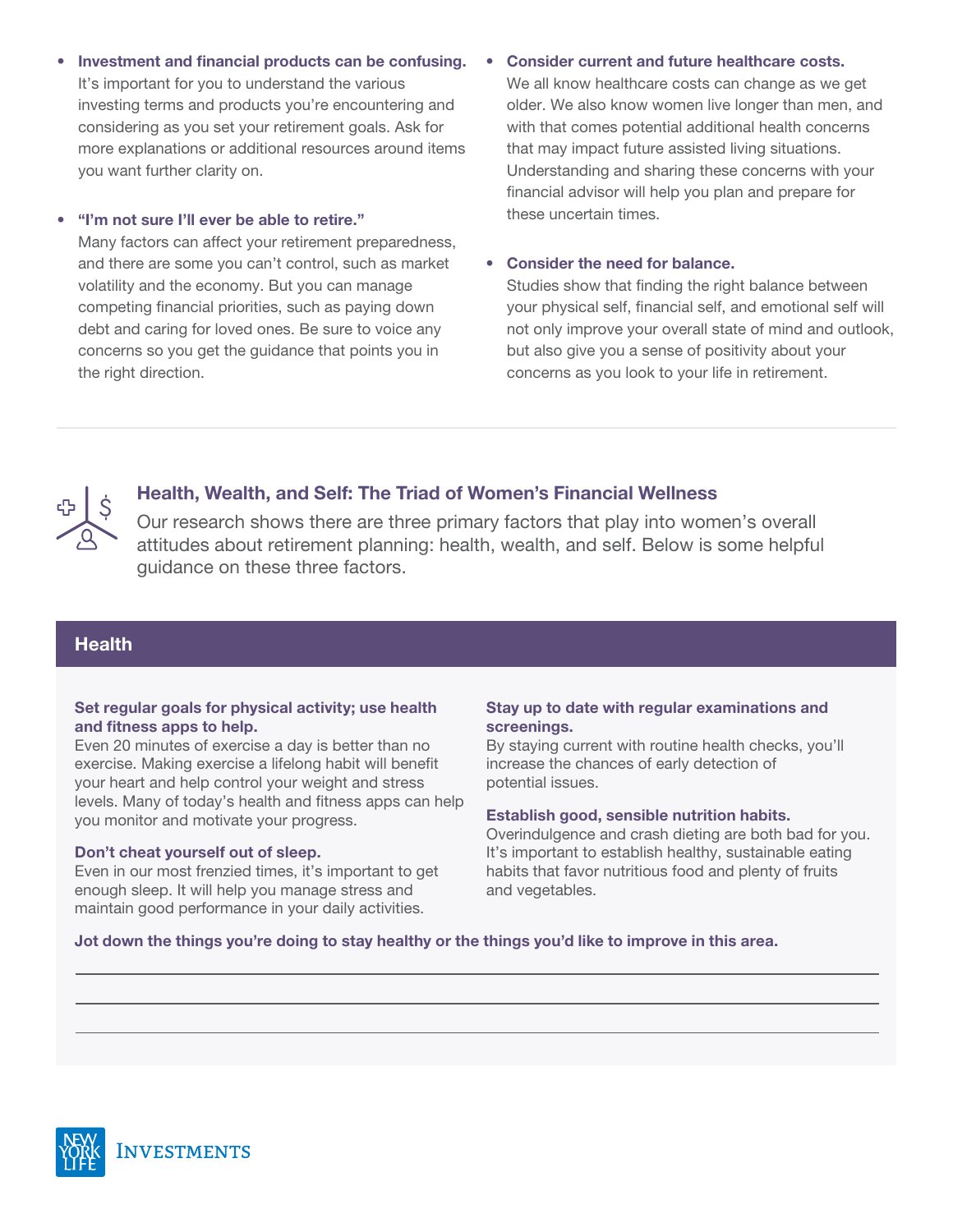## Take advantage of employer-sponsored retirement benefits.

In addition to considering participating in your company retirement plans, your employer may also offer a number of tools and activities designed to help you monitor and manage your portfolio.

## Plan to live longer.

When putting together your overall financial plan and retirement savings strategy, it's important to remember women have statistically longer lifespans than men.

## Be aware of potential career interruptions.

Be sure to take any potential career interruptions, such as caring for a family member, into account when putting together your retirement savings strategy.

## Tap available financial learning opportunities.

Use any educational resources provided to you to supplement your knowledge so you can have even more informed conversations about your future. Also, make sure you bring up any questions or things you have heard to your financial advisor. Remember, they are here to help you and to be your resource.

#### It is possible to invest wisely and according to your personal values.

NYLI research shows that women have a strong interest in investing in environmentally and socially conscious investments or other investments that align with their personal values. It's important to communicate these values to your financial advisor, so your portfolio reflects what you believe in.

Jot down some ideas to improve how you manage your financial life.

# Self

#### Take breaks when you need them.

A respite of just 10 or 15 minutes over the course of a busy day can make a real difference in your state of mind and general well-being.

#### Start your day with something awesome.

Find a way to include enjoyable rituals in your morning routine. This way, you can offset the stress of the morning rush and give yourself a reason to smile early, which can help set the tone for the rest of the day.

#### Volunteer.

By serving others, you don't just help them—you help yourself in a big way. Volunteerism is great for the soul and boosts your overall sense of well-being.

#### Break out of the routine.

In an era when so many people can work from home, breaking out of your routine periodically can alter the mundane and make you feel better.

#### Practice mindfulness.

You've likely heard of mindfulness meditation and apps that can help you do it. Those apps are great, but they're not required to practice mindfulness. Just find a few moments in your day, and simply sit or stand and focus on connecting with your senses in the current moment. What do you hear, taste, see, or feel right now? It's that easy.

#### List three ways you currently practice—or would like to practice—self-care.